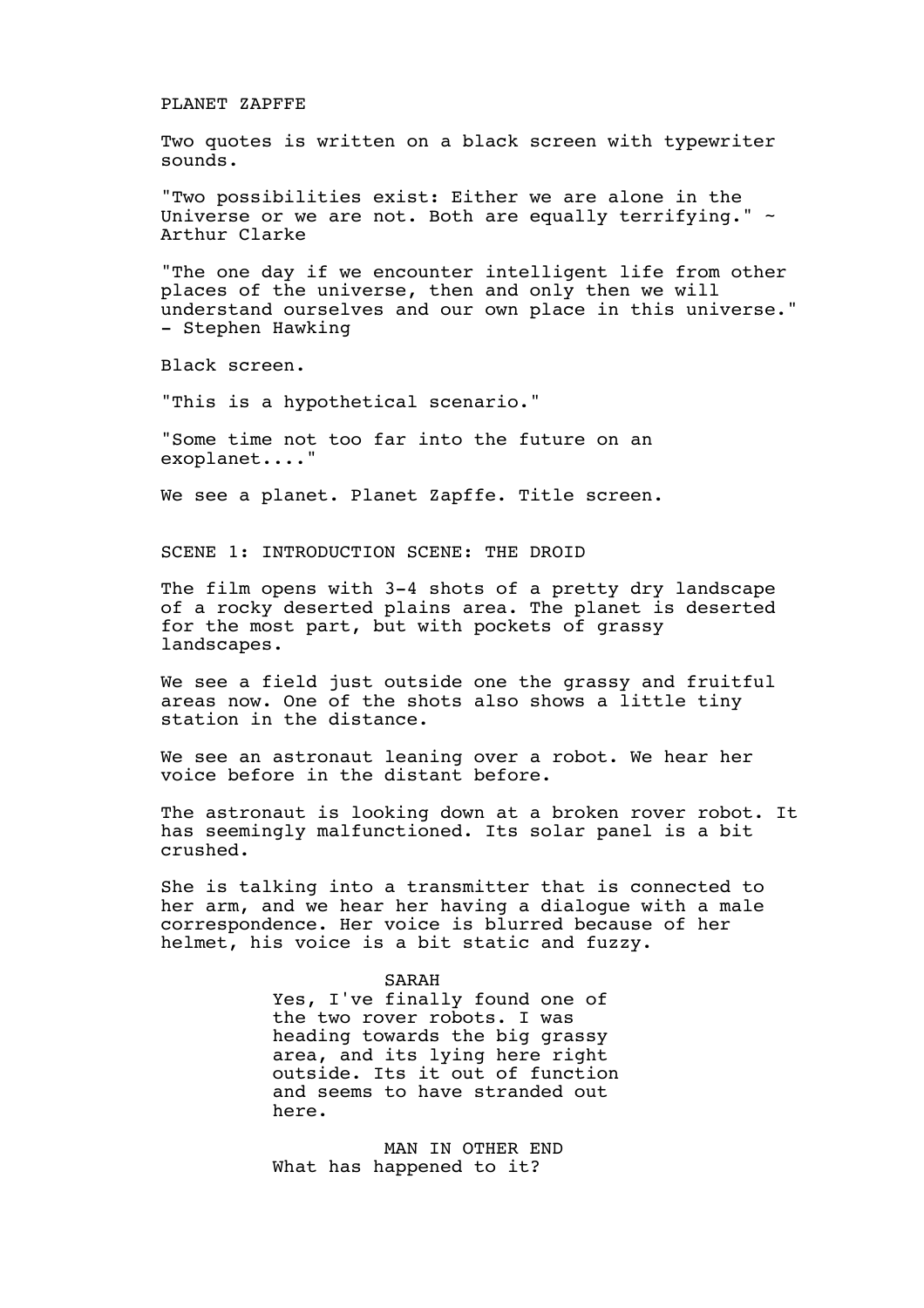### SARAH

Not sure. It seems to have run out of juice, but it also seems to have broken its solar panels. Perhaps it stumbled and fell from some height. Difficult to say.

MAN IN OTHER END: Have you found the other robot too?

SARAH No, I haven't seen it yet.

The character stands up. She is looking down at a device that is on her arm. She reads up from it. It shows an a screen that indicates temperature, wind, oxygen and other things.

SARAH

OK. Hm. The climate is moister here around the grassy fields, as we are reaching the grassy area the robots were researching now...

Also I haven't noticed before now. There is a good source of oxygen here. I haven't noticed. In fact, I wonder if..

Putting here hands on her helmet. She takes it off. Showing her face for the first time. Its now clear its a female astronaut. She breathes in, and out a couple of times.

> SARAH: ... I can actually breathe here. (Breathes in)

MAN (MUMBLES): " ----------<sub>--</sub>-- What do you see ahead?"

## SARAH:

"I see a chain of mountains far away in the distance. They're quite sharp, and they dominate the landscape into the horizon."

MAN: "Hello? \_-\_-\_\_\_\_-\_"

She walks while talking.

SARAH: "Yes. I just said that the mountains around here..."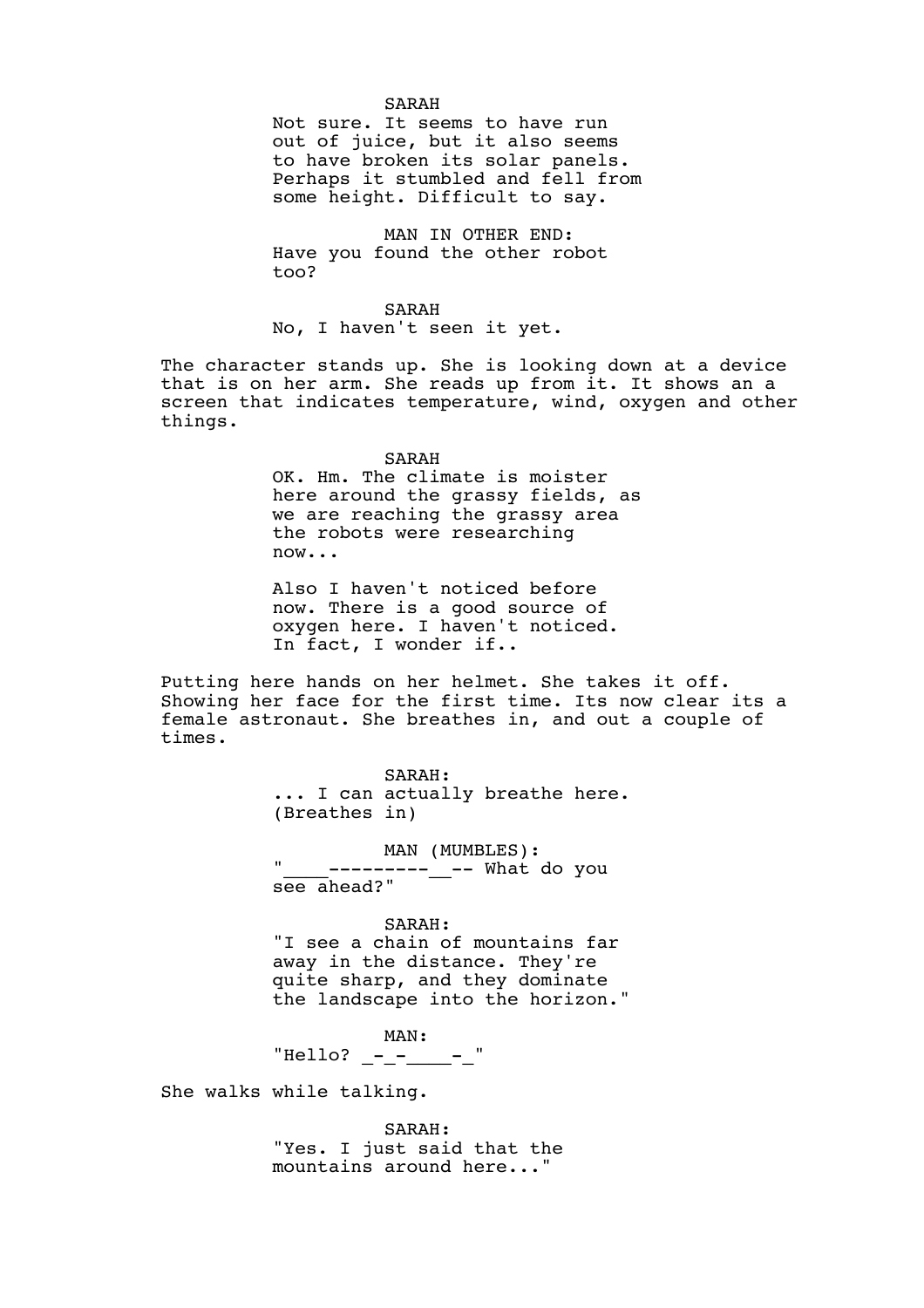(disrupted)

MAN: "Hello, Sarah? Are you there? Hello?"

"KSSSSHH" (Contact is seemingly broken.)

She looks at the radar, its down. She pushes some buttons. We hear a sound. She starts recording to her arm.

> SARAH: "I just lost contact with the base. I'm swapping to recording now."

SCENE 2: THE INTRODUCTION OF THE PLANT

We see her walking into the field. She walks for a little while, she sees a weird big plant all alone in the field.

It looks a bit like a sack pipe with its belly, and some kind of flower shaped like a horn.

With a concentrated look, she sits down on her knee and takes a needle out her armlet and pins it. It has a reactionary effect and it shoots lots of sparks in the air towards her. She holds her hand over her mouth, but still maneges to breathe some of it in. Things starts to get blurry with different psychedelic colors. The plant seems to be dancing back and forth.

> SARAH This plant seem to have a kind of defense mechanism, its shooting out gas and is making me see things. There must be some kind of weird substances in play here here.

A child appears. It looks a bit like her, and has a dress and a face.

"Mommy" it says. It disappears.

She puts the needle inside her armlet again, and starts walking.

SCENE 3: THE FIELD, TWO ROCKS AND THE STETIND MOUNTAIN

She looks at the swamp from the .

She starts walking. Its a long walk, so she walks all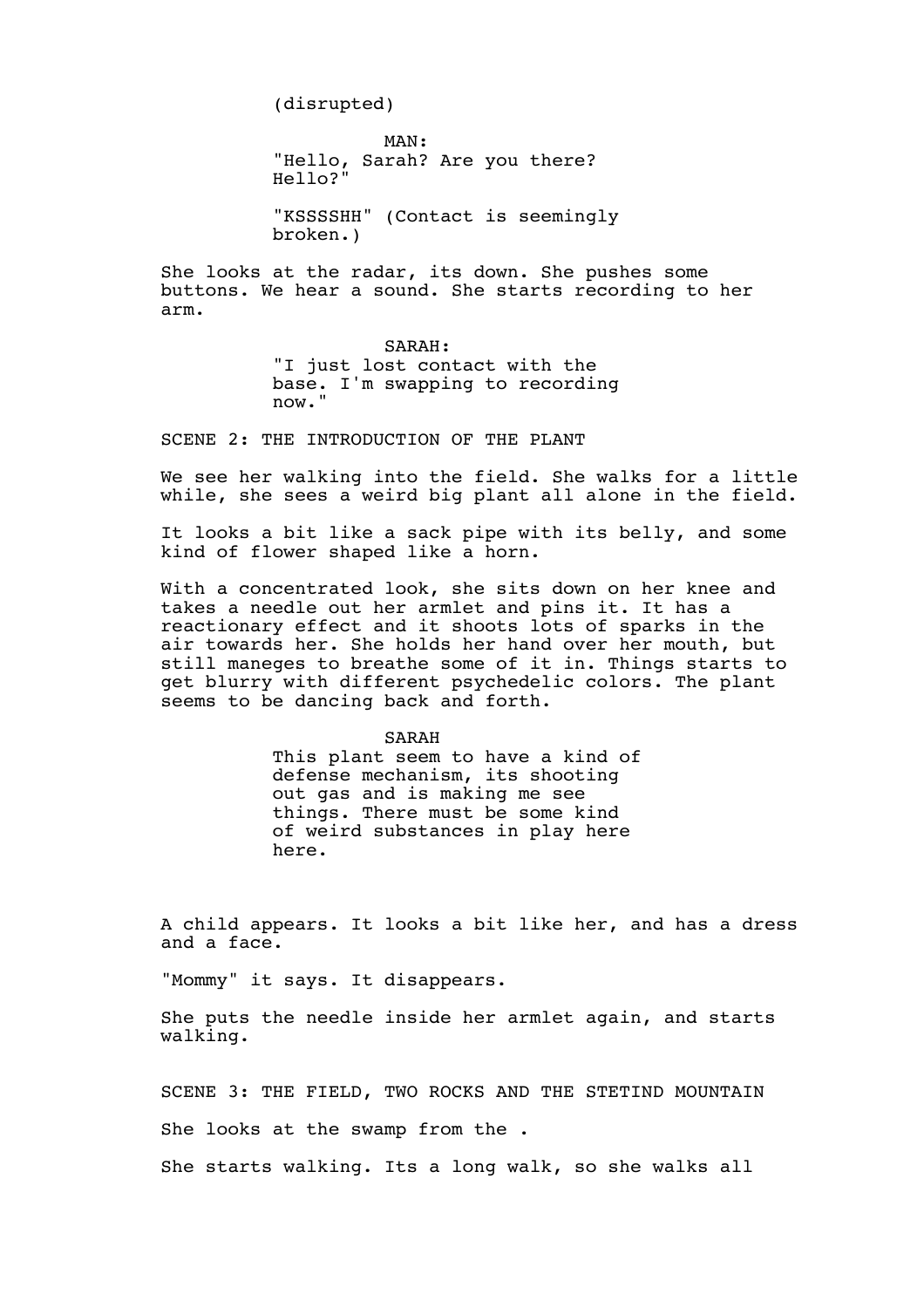day.

There's a transition from evening to late evening/night gradually. The sky is quite beautiful red and green while she wanders down a huge grassy field, as the two suns are setting and making some interesting colors in the sky.

Two close moons provides light. The terrain is full of grass, that is in a reddish color. She sees some weird pointy rocks, which she documents.

> SARAH The rocks around here look awkward. I wonder what made them look that way. Very strange.

She then notices a huge shadow, and she looks up. Its a very dominating mountain over her. Its a heavy mountain that looks exactly like Stetinden.

> SARAH This mountain is one of the most extreme I've seen. It looks like an anvil.

She continues to walk.

She looks at the swamps. Its quite dark and dense because of the trees, and the fog and vines.

> SARAH I'm here. This is were the rover robots couldn't enter.

She turns on the flashlight.

SCENE 4: SWAMP - LIFE

She moves in. There's strange trees there with some kind of egg-looking form, almost looking pregnant, and there' small plants and small types of mushrooms. There's also dripping from the branches, making the whole place look quite like the insides of a stomach in a sense. Very closed and intimate, yet foggy.

She holds her breath, walking through the swamp.

There's a very small lake in front of her. Very foggy. She can make out some of it, but its too foggy and too dark to see anything clearly. Suddenly she hears something. Something is moving. She freezes up. She sees something red coming up from the water and disappearing behind into the fog up against some rocks. She can hear it. It sounds strange. Splashing while coming up to land, also making some kind of grunting sound.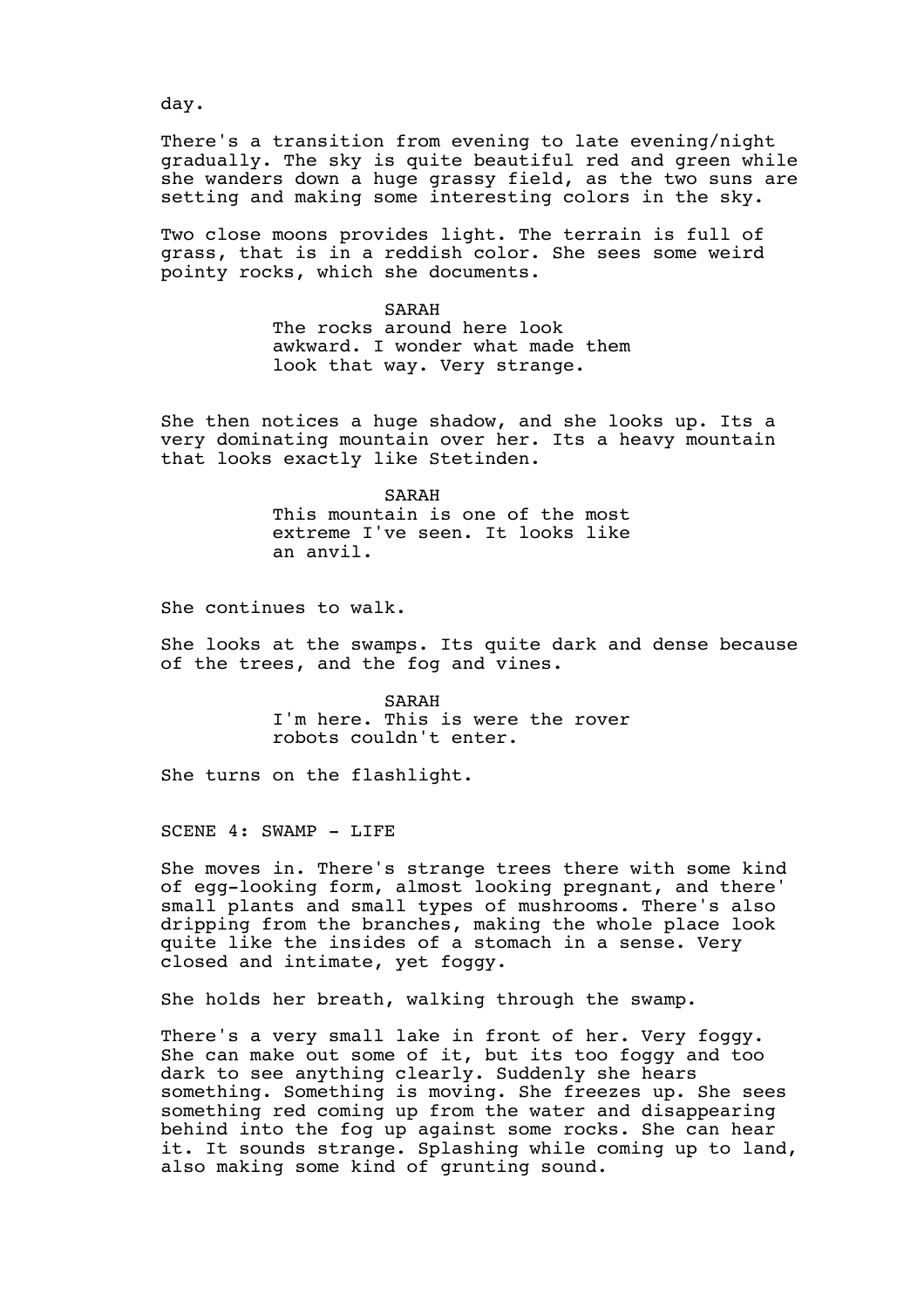Her mouth is wide open. Whatever it was, it was definitely *something* out of the ordinary. It just left the water, but is still closely nearby. She whispers.

> SARAH "There's something here. I just saw something crawl up from the little lake.."

She pauses. Holds her breath. Straightening herself up, swallows and goes in.

She moves very slowly. Shivering slightly, not knowing at all what's going to happen, but determined to find whatever it was she saw. Its dark however and difficult to see. Its also very silent. She puts up the flashlight. Slowly searching whats ahead of her.

There's a stone wall stopping the trail, but it's very dark in here. She aims her flashlight across the wall slowly, like she's holding a magnifying glass. Its dark and rocky for the most part. She continues to scan the wall, until it suddenly lands on some huge eyes.

She shakes back. Something is looking at her. It indeed is a creature. It looks up at her. Its red, and seems like a mix between a spider and a squid, with huge black haunting eyes.

We see a picture of them both. Standing in front of each other. The distance between them isn't very far at all. Just a few feet. They're both quite paralyzed by eachother. Its safe to say the creature hasn't really seen anything like the woman either, so their experience is kind of mutual.

The creature doesn't seem threatening, or notably threatened even. Just a bit cautious and seemingly quite curious. Its making some weird silent grunting noises. It sounds like a lizard-ish sheep sound.

The creature suddenly reacts to the situation and flies off quickly. Making a weird sound. It enters a little hole in the rocks behind it. A little cave.. in a cave opening the woman didn't notice before now.

She moves back a few steps while the light of her flashlight is following the surroundings of the cave. The fog evades a bit more too. She notices there's something else there. It looks like an old rock. The flashlight ends on the gateport.

She pushes away some vines, and an old road shows up ahead of her.

SCENE 5: THE VERY UNEXPECTED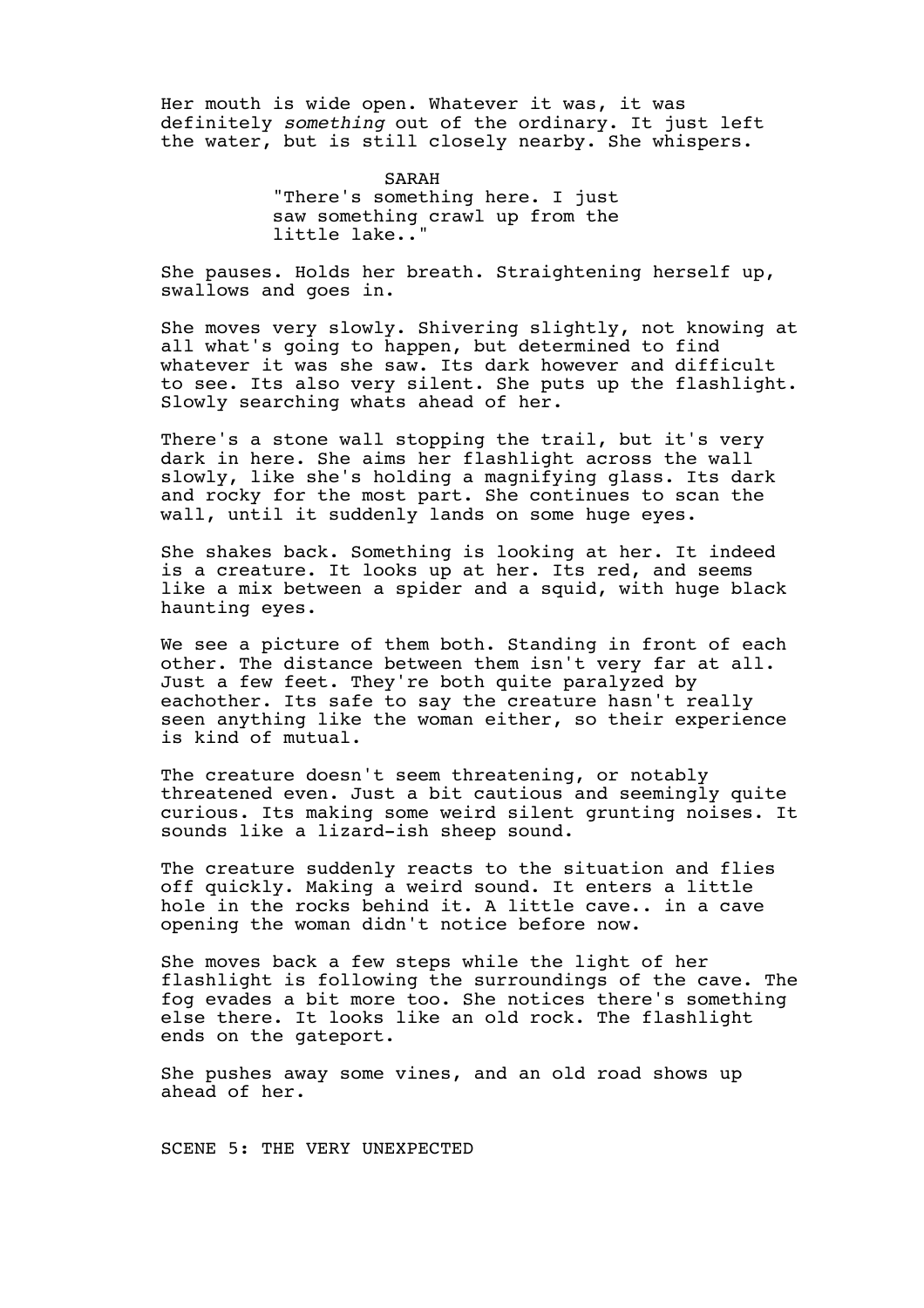A city built into the sharp strange mountains, almost camouflaged. Or the buildings are made as mountains to blend into the environments. That why it hasn't been seen before now.

She is standing in front of a city. We see her eyes. It seems strangely empty and abandoned, and looks like its been empty for decades and decades.

There's moss and vegetation's on the buildings.

She walks further in and looks at the structures. There's mostly roads and more of the same buildings, with hints of what used to be here. The roads all seem to be built in circles, and kind of lead to the center of the city.

She starts to talk into her recorder, but stops. We can hear her breathing while she walks through.

She walks to a huge statue. She looks up on it. Its what looks like a DNA-structure with a snake head going in a circle. The mouth of the snake looking head is biting its tale, devouring itself. Its partly covered in moss.

She continues to the center of the city, the roads seems to lead to a huge structure towards the center. There's a roof over some other kind of artifact. It has a weirdly shaped monolith in it.

A big monolith at the center of the city, shaped like a small cinema screen. She moves close to it. Touches it. It activates. The monolith starts to go faster and the DNA cords dissolves and attacks her head, wiring with her brain neurologically turning into a mental cinema. Her body collapses onto her knees. We as audience see what she sees.

SCENE 6: THE REVEAL OF WHAT HAPPENED/ DOCUMENTARY

We see a short stargaze-ish sequence, transitioning to a old city slowly.

We see what must be people there down there. Walking on two feet. The city looks like what it must have looked like a few generations before. We see small people walking, but its difficult to see what is going on.

Then she hears a calm voice. A voice in a language one can recognize, although it has a very weird accent.

> VOICE You are listening to an old recording. This is not how we speak normally, but you'll be able to understand this message. Please stay calm.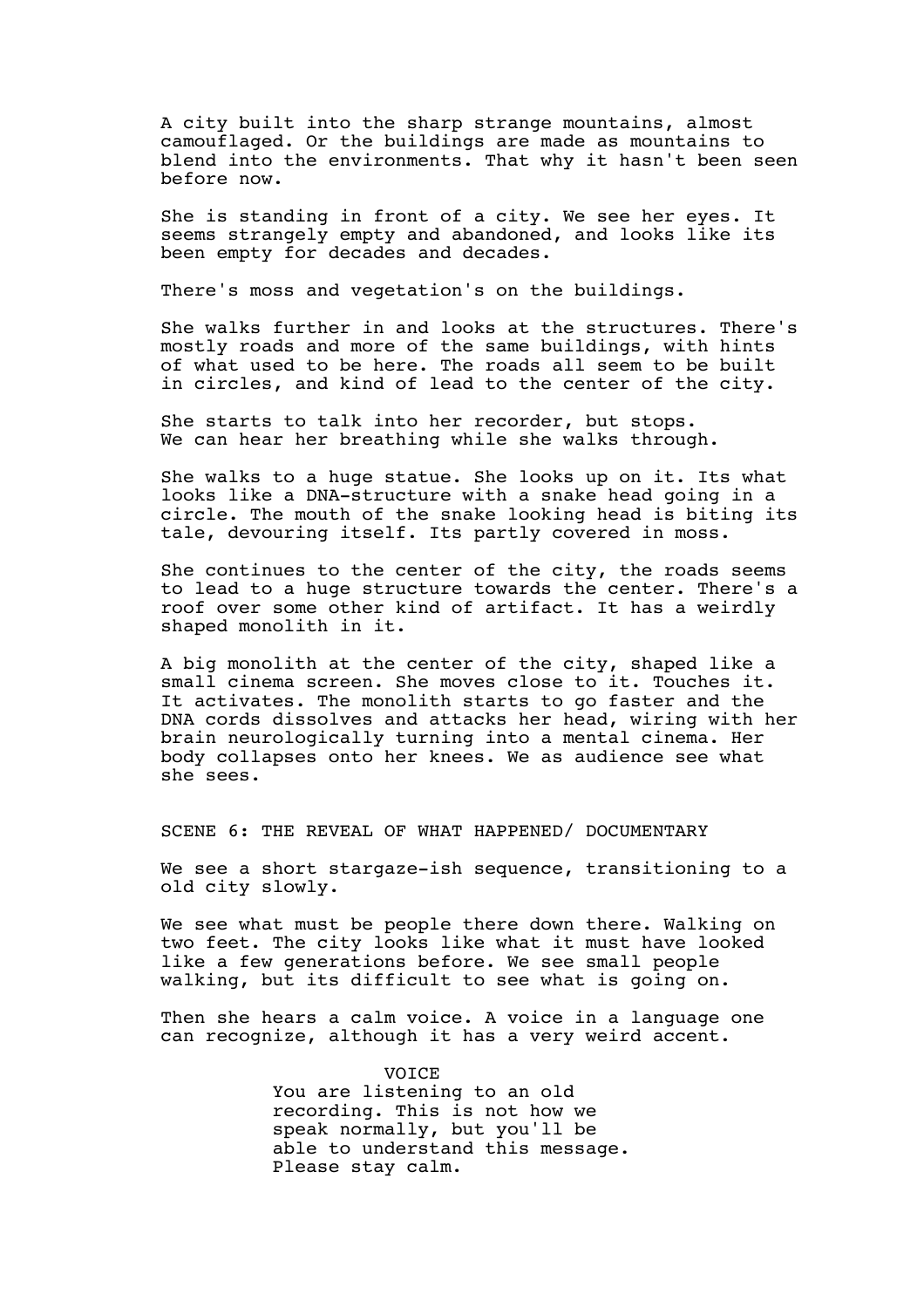As you probably have noticed there is nobody around here in this city anymore. There *used* to be though. Look around. It was a functional society with a lot of activity, lots of feelings and thoughts. In fact the whole planet was widely populated at a time. But now there's finally silence.

### VOICE

As time went we as creatures evolved to a stage where we evolved to a very high level of conscientiousness, we rocketted from a primitive primal spicy to something far beyond our initial primitive stages. We became some kind of super animal. It seemed like a great thing for a long time, as it gave us all these wonderful abilities to analyze and make us of the world around us in new ways other animals couldn't imagine. Other animals lost the competition, and turned out as our pets and our domesticated food eventually.

The backside of the medal was obviously seemed to be to see what reality really was, and what existence built on.. and it horrified us. We understood our self-deception. There's a lot of sacrifice for something that has no-end goal.

While this is speech is given, she is shown illustrations matching what she sees. We see her eyes sometimes, reacting to it.

She is shown the creatures living in the city again. They seem intelligent, friendly, but a bit weird and somewhat melancholic. Also, physically somewhat tarish. We see some kind of slide show of how things were before the civilization died out.

# VOICE

We had what seemed to be glorious ages of inventing and modern societies, and constantly trying to find the politics for our society and a perfect way to select harmony and minimize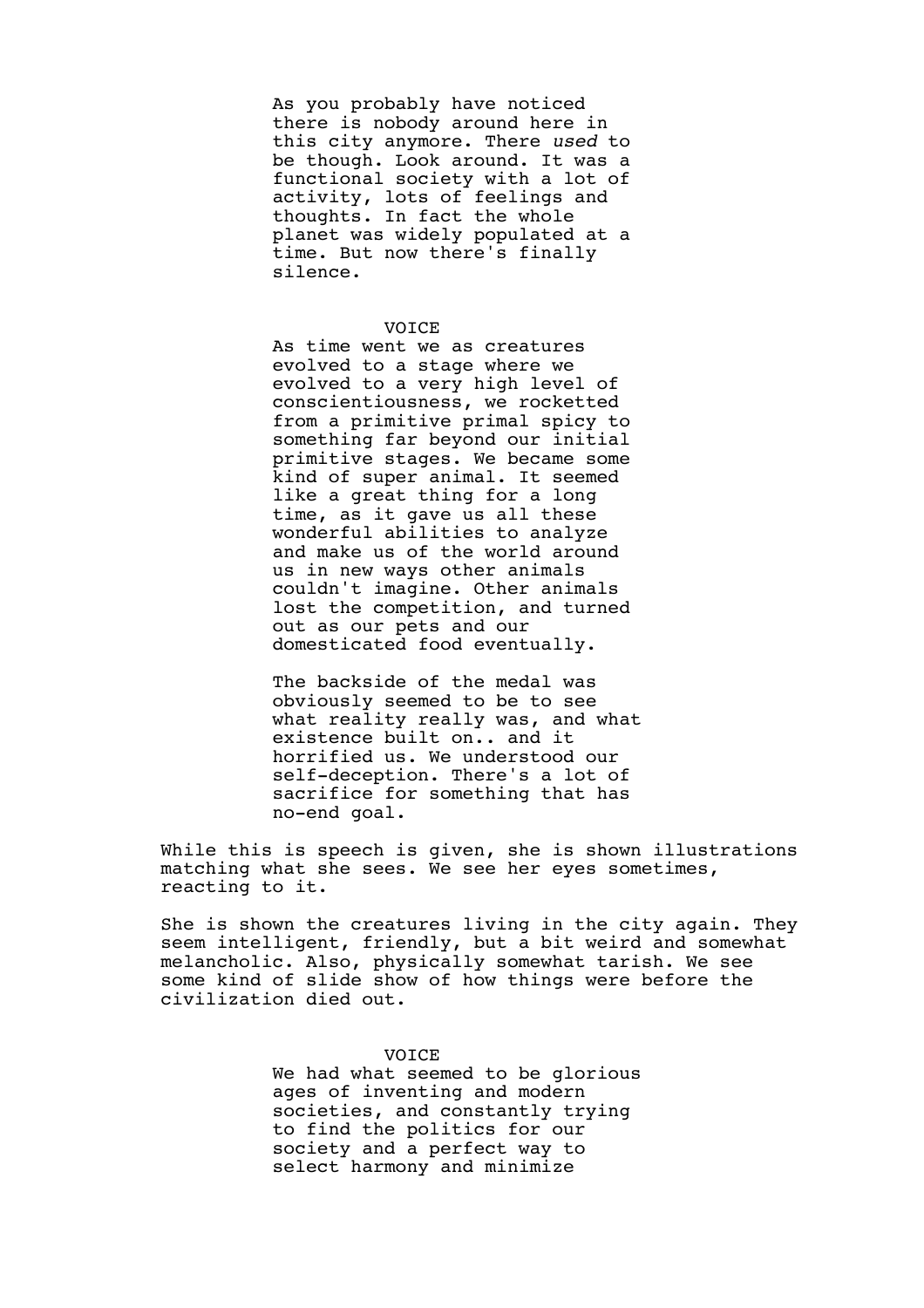suffering. The twist to our tale was a surprise though.

The ultimate and simple answer to the equation seemed to be to die out. To cease existing. Thats what we did.

# SARAH

I don't understand. (whispers)

### VOICE

Eventually, you see. We saw what we should have seen ages before. Life really is, and especially sentient life stripped of all the illustion is an endless struggle with the aim of a blank meaning and never to be found goal.

What were we for? We were nothing more than parasites on the planet all along, and our problems were never put a hold on. Also, we seemed to be just some kind of disease destroying everything beautiful.

That's was the paradox, our conscientiousness.

We just continued the circle for ever. It seemed more and more unethical. We saw a graceful way for ending it all. Exiting life.

We realized the only thing that kept us going was our programmed evolution. Our DNA. Our addiction. We chose to see it as our enemy.

The solution was to fight our own DNA. Break the evil circle of life.

We see a picture of the statue. Its seemingly symbolizes this.

> We've been programmed by nature to procreate, and to just never stop. Like a bad circle. By a blind force. Its the only reason we went on and on for millions of years.

She is shown a city with creatures, as it gradually lowers in population. Until the city has died out. We can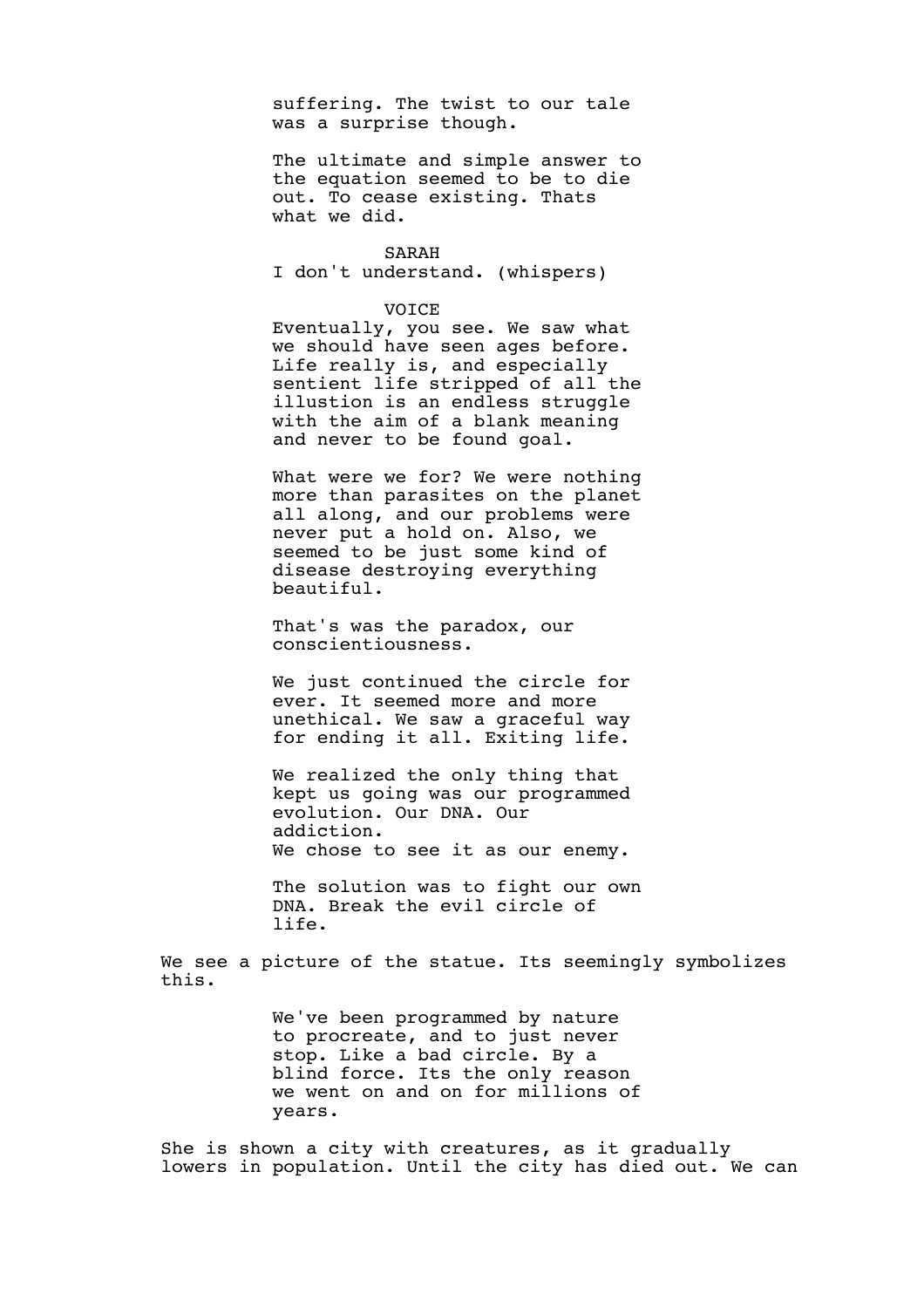**VOTCE** Our turning point after the realization came slowly but surely, and we started to think about how we could stop the insanity in the best way possible.

How? We started to build down population and our civilization, and it all went down peacefully without no force. We just dumped everything in the ocean. It turned more and more black and thick. We didn't want any more life coming after us, going through the same thing.

We managed to get rid of a lot, but it was a battle with the evolution and there was a paradox within. Since there was an agreement of no coercion of any kind there was often those who either by all kinds delusions or different sorts of 'mishaps' that kept on populating.

So just because all the wiser people with the answers wouldn't just die out, like they otherwise did, we had to breed seperate people to keep the philosophy and thing going. They were called "tower guard"-people. Wise guards that could explain everything to every kind of resistance and help work for better conditions to later generations. We managed to make the tower guards live longer, and some of them got really old.

In the end we were only a last couple of generations living in this town, which we kind of went back to living in caves. We found it suiting and poetic to go back in history and evolution too in a sense. And more environmental to our planet.

Although we are not here to tell anymore. We know all future suffering of our spicy is finally gone. We are much better off this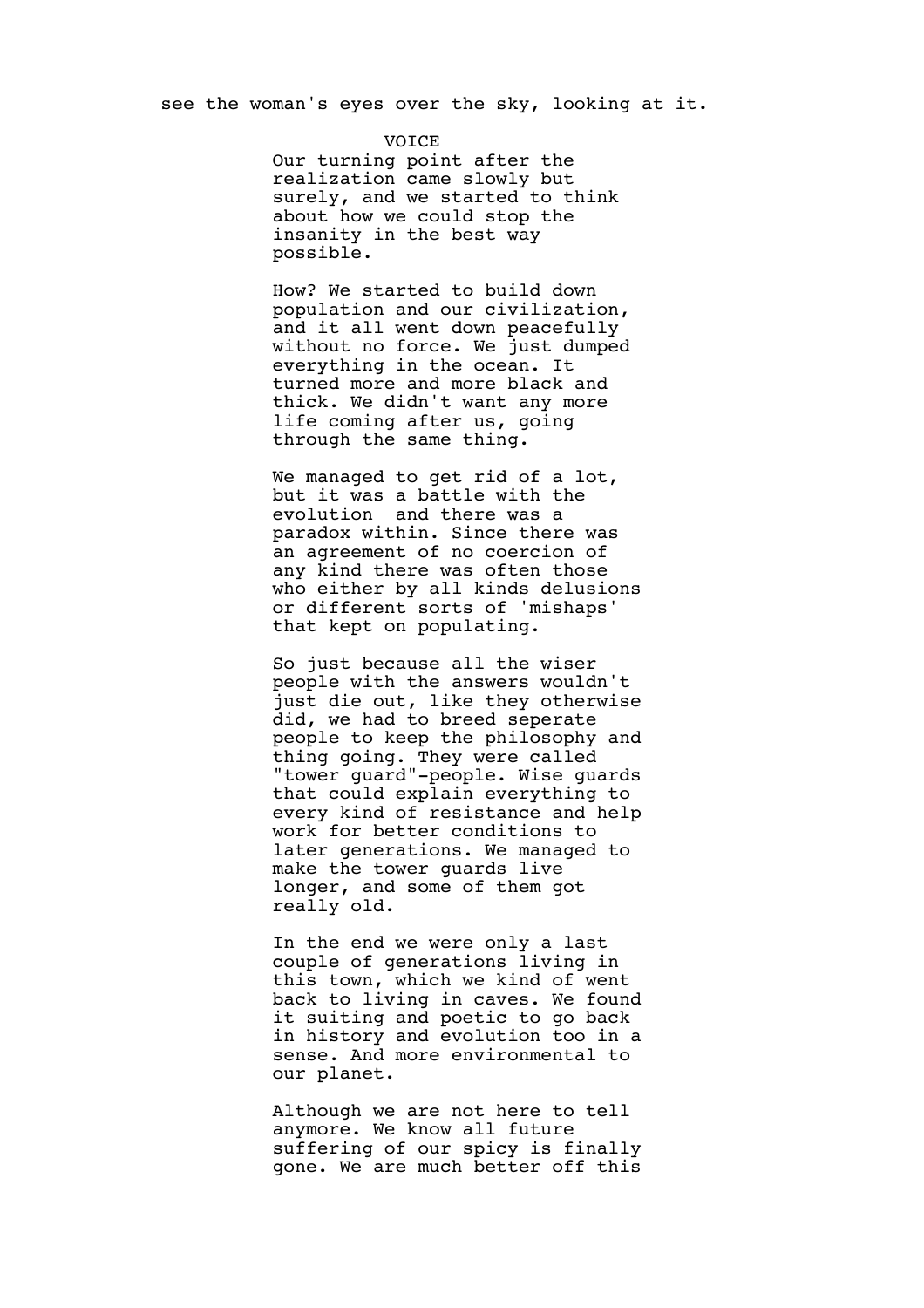way. The bottom line. Its better not coming into existence at all. Lets make a graceful exit for life.

The signs at the gate is shown and we see it translated for us, from their language. It says. "Better not coming into existence at all." "Better to never have been." "Lets make a graceful exit for life."

> **VOTCE** It seemed to be the final step of evolution. And the goal of all puzzling philosophy.

We see the eyes of the woman in disbelief. It concludes a life philosophy that underlines that after millions of years of going through evolution and seeing through the religious dogmas and false creation stories, they conclude that life itself is a false religion, a superstition built into nature by DNA itself. Their nature was failed experiment without a goal, but with a lot of costs. They've developed to a level where this seems totally clear and obvious to them.

She is shown a city with the now dead creatures, as it gradually lowers in population. They fade out. Until the city has died out.

> VOICE After a series of disillusions. The babies was the last false prophet, but we are now free from the cirle.

We see a statue of a baby, being destroyed. Just the bust left.

SCENE 7: PHYSICAL MANIFESTATIONS OF THE SHOCK

The cables are disconnecting from her head, and she regains consciousness. She sinks to her knees on the ground. She hits away the cables. She looks up, the city is there.

She wanders the streets. Looking at the remains remembering how they were. In a new light this time. There's music. She sits by the dock at the ocean looking at the tarish ocean.. She jumps down from the dock, and by accident steps on one of the plants.

She sees the girl again. It screams for help.

The plant pushes out spores and makes a cloud of fog around her. She coughs.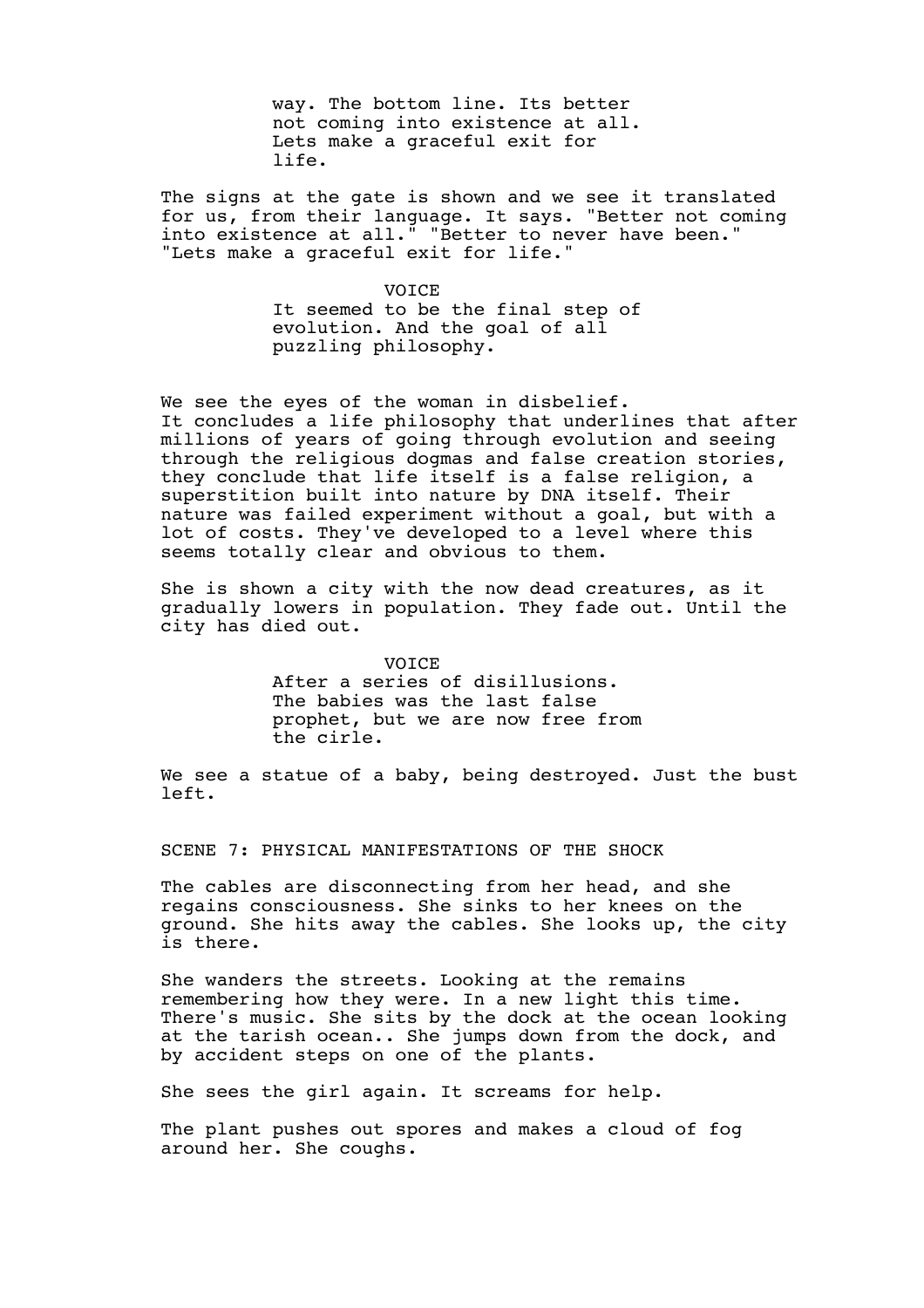The buildings starts to pulsate and the sound of the city shaking. Then it gets silent. Very silent. Everything starts to get more colorful and intense.

She sees someone walking in the distance. Just behind a building. It looks like one of the intelligent creatures that used to live there, as she saw them from the documentary. Its one of the older master tower guardstypes.

He is kind of glowing a bit like a hint of a ghost of its original form.

She runs after it, not wanting to lose it. She shouts "Wait..!", although aware it probably wouldn't hear her. At the same time, one of the swamp-creatures crawls out and follows her. She loses the trace of the intelligent creature, looks around and thought she lost him, but then she suddenly sees it with its back turned against her.

It suddenly starts to grow. It grows as huge as something akin to a Godzilla over the buildings. It turns around, like he knows she is there. Leaning elegantly and almost humanly towards one of the buildings. We see the face clearly for the first tome. Its looking directly at the woman. It looks at her with looking wise but in grave seriousity.

The other non-intelligent from the swamp grows together to a huge version as well. It climbs up like a spider on the building beside the other creature.

> BIOSOPHIC CREATURE Hello Sarah.

SARAH Um. What is happening here?

BIOSOPHIC CREATURE Just having a small conversation here. How's your trip been? You've been quite lonely here so far, Sarah? How's that been for you?

SARAH Are you really here?

BIOSOPHIC CREATURE Maybe we are, but perhaps we're not. Does it matter though?

Silence. We see the face of the woman, quite confused.

BIOSOPHIC CREATURE The most important thing for you is to stop deluding yourslef. What did you expect to find here?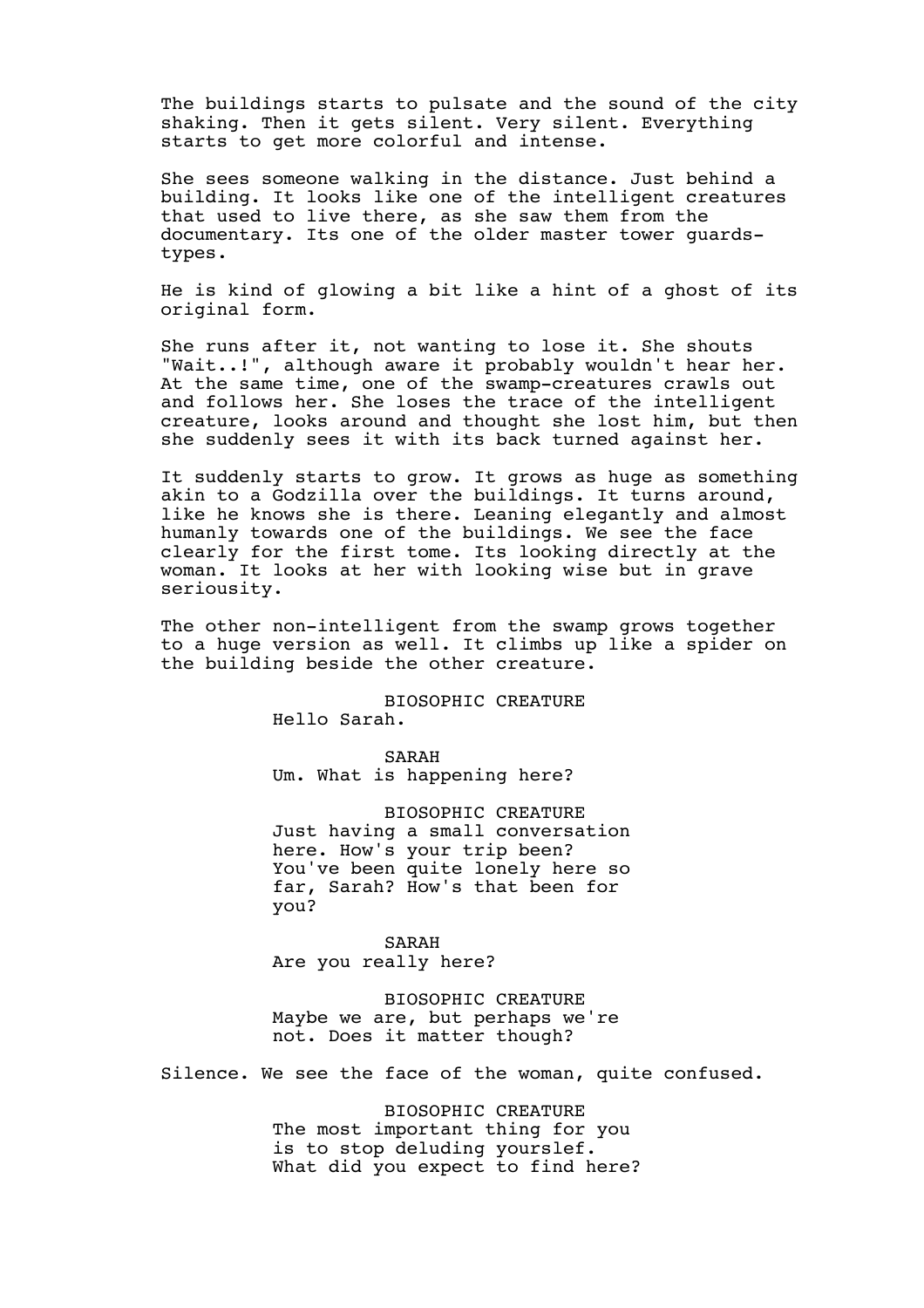What makes you think there's anything better ont the other side of the universe?

SARAH We wanted to colonize space and make spread out.

BIOSOPHIC CREATURE Perhaps its really just a distraction.

What kind of ethic is there to continue to breed life, when you strip away all self-delusions?

What is your justification?

#### SARAH

Hm hm. Most people want children and to our race to live on. Life can be *good* too. Depends on how you look at it, and where you look. And sometimes you have to suffer to get somewhere that makes it all worth it. Do not tell me all I have worked to get here today has no value.

BIOSOPHIC CREATURE

Let me ask you some questions. What do you think is the REAL reason you want babies?

SARAH

Hmm. To continue the human species, I suppose.

BIOSOPHIC CREATURE No. Well, kind of. But why, Sarah? *Why* do you want that?

### SARAH

Because, erm, for one thing we want our genes to continue on, I think what science makes it all come down with.

BIOSOPHIC CREATURE Ding ding ding! Correct. Your genes. Those precious genes. They want you to. Oh the needs... the good old selfish needs of the genes. But don't you feel you're just a marionette for your genes sometimes.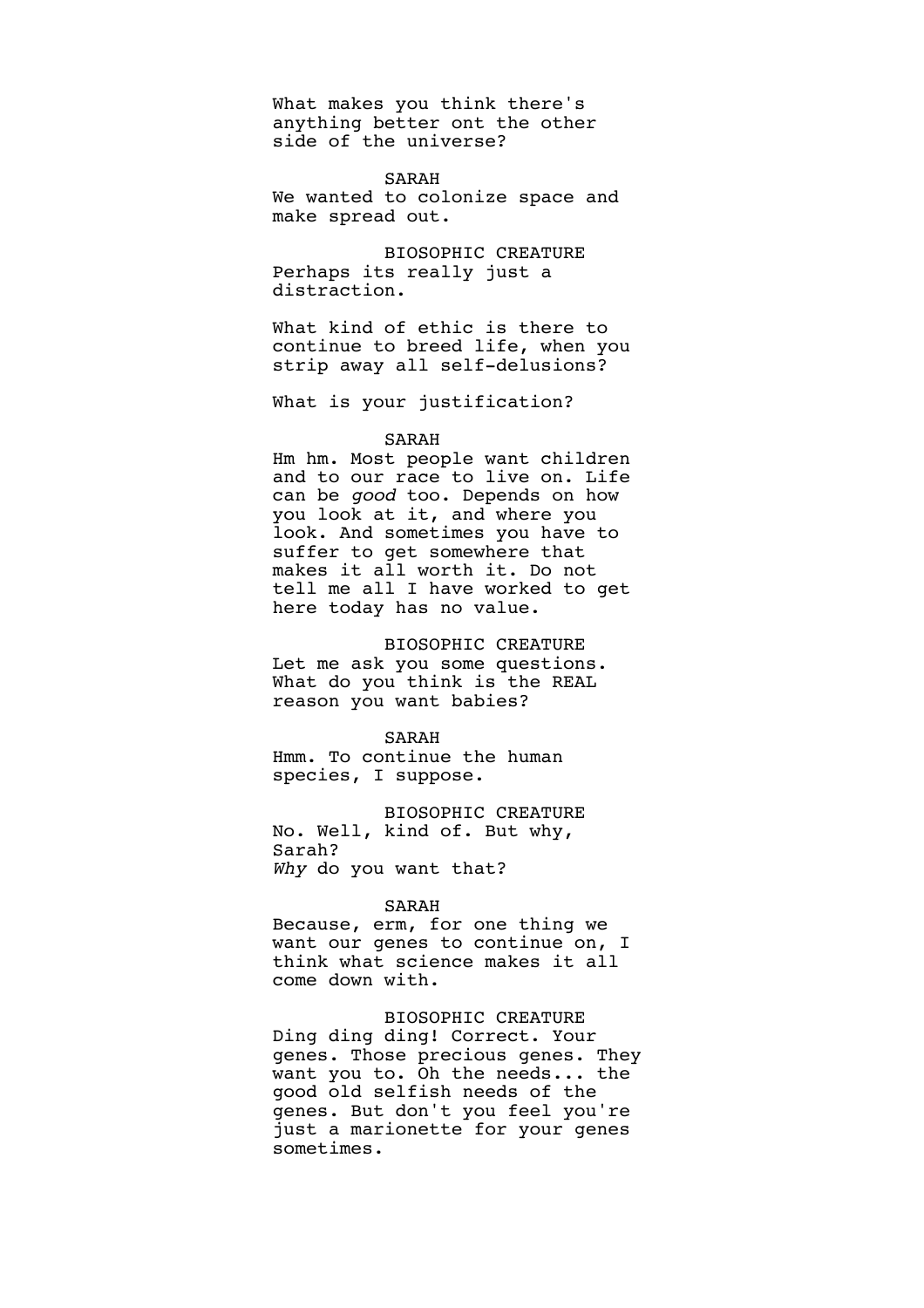The swamp creature put up a doll on strings.

The glorification of the gene and to the sign to never disturb the perfect will.

The swamp creature put up a sign saying "not to disturb".

Until we understood the frameworks it was all built on.. then everything just all fell apart. Well, gradually. Life seemed so holy though.

# SARAH

Why would we want to die out though? Lets turn the question around. Since you have all the answers seemingly.

BIOSOPHIC CREATURE Consciencesness reveals it. It reveals the horrors. Without it we would be like those creatures in the swamp, blissfully ignorant, but with it we're really looking for something more for a reason. Fake comforts, but with dangerous bi-effects that just leads to more problems.

You can't avoid that principle life is built on. You can only minimize suffering at best, a little at best, and maybe even that is quite a futile project.

#### SARAH

But I think life can be a beautiful thing too. I mean, it IS a beautiful thing. Just to find life here, the creatures in the swamp. Discovering that was amazing. To see more and more about the natural world. Until these latest hours, I've had sucha wonderful and fascinating time here. Its insane you took such a route for your spicies, but that does not mean you are right.. its all a value judgement in the end.

# SWAMP CREATURE

Um. As a swamp creature myself.. I don't think we're *that* fantastic. You really think so? It would be even worse if we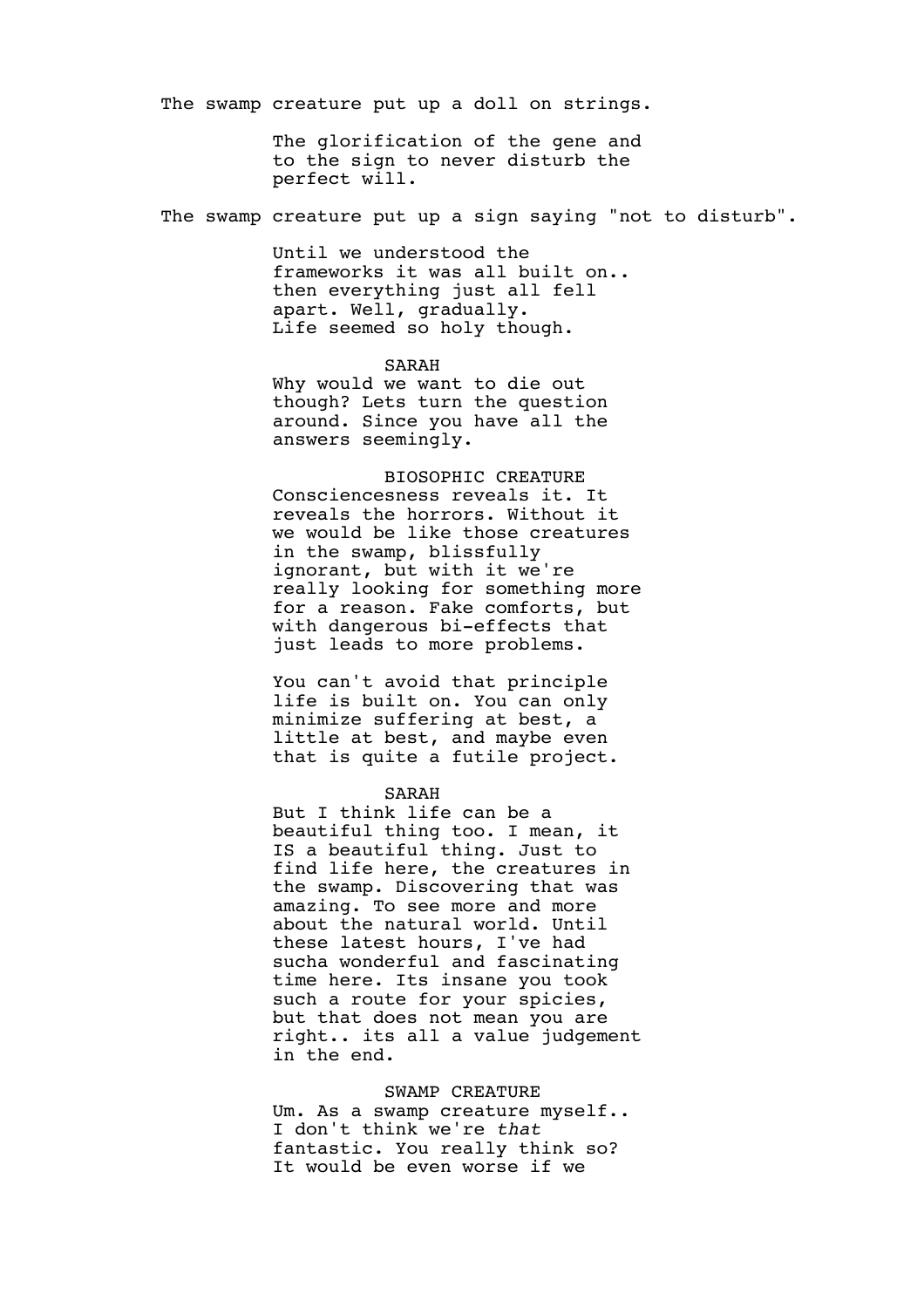gained your level of conscioussness. I hope we never gain it though.. we might get some dumb ideas. Gosh, you guys messed up. Hope we never leave the swamp.

Sarah takes over the situation. Starts shouting.

SARAH

Well. A universe without life is an emptier universe though. Thats sad.

BIOSOPHIC CREATURE Yet not more tragic than an empty desert, surely?

SARAH

In my opinion it is. Just to see complex lifeforms evolve is perhaps *does* serve some value. Just to understand how things work has value. Being in the swamp finding life was very beautiful and meaningful to *me*.

That's what I've been gathering all my life, as my father, and my brother that never got here to experience this because of his injury. I became an astronaut for their dream as well as mine. Thats meaningful.

Just to be on this planet. To find life on another planet. Parts of it is new and beautiful, and many back home is captivated by this trip. That has to *mean* something. Its been in the dreams of so many minds for so mange generations to come here.

Besides. Why should I listen to you. I don't *know* why I do. You are most probably not even here.. Its just those plants, they're make me see things.. but why this?

The creatures look mysteriously at eachother, nodding confirmingly like she just said something concering. They shrug their shoulders.

> BIOSOPHIC CREATURE No. No. Ok. Maybe not, maybe we're not here really. Perhaps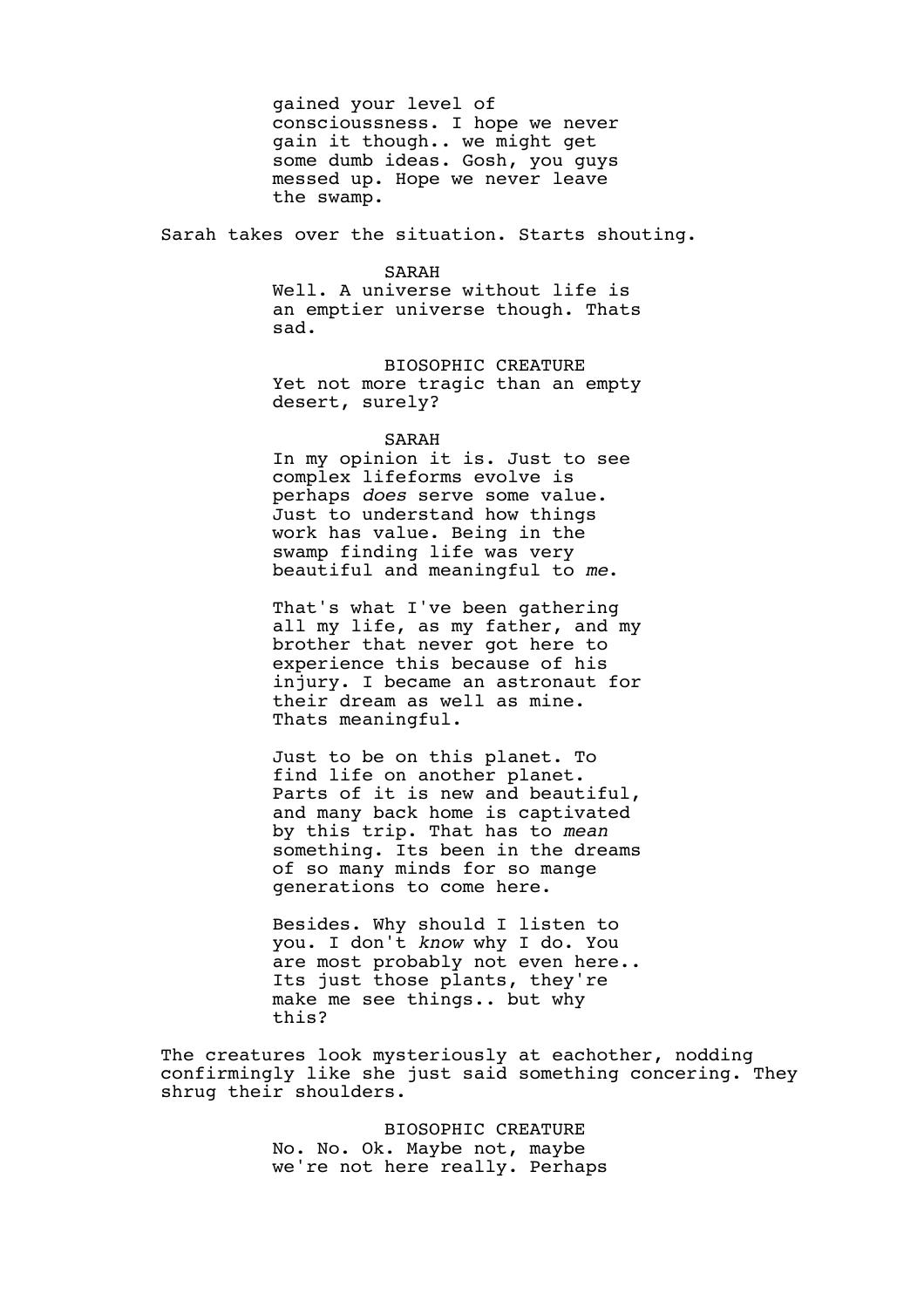not. But we'd like to say that might not matter even if we weren't. And besides, are you certain you are here any more than us?

SARAH

What? Haha. Of course *I* am here. And besides, this is just the idea of one habitable planet. Why should it matter for anybody elses? Back home we're not that crazy.

BIOSOPHIC CREATURE Actually, we *did* have contact with other planets with intelligent life. We we were quite advanced and we knew of several.. To your surprise perhaps all the others did the same as us.

So you might be alone in the universe after all, ironically. Although perhaps in another way than you expected. Might be others we don't know about, but a pattern is showing.

She is taken a back.

BIOSOPHIC CREATURE A coin is turned twice before given to a beggar. But a child is thrown into the cold naked cosmos with no consideration. Why is this?

A coin is thrown by one of the creatures, flipped and landing on the ground in front of her. She looks down at it. We never see what it is. She looks up.

#### SARAH

Well. A life can end up more than two ways, while a coin can not. This is simplistic.

SARAH

What did you mean if I am really here? Did that have a point?

BIOSOPHIC CREATURE Oh yeah, that. Well, if you really are here on a extrasolar planet long away from your home planet *all* alone on a mission... well, a simple easy question for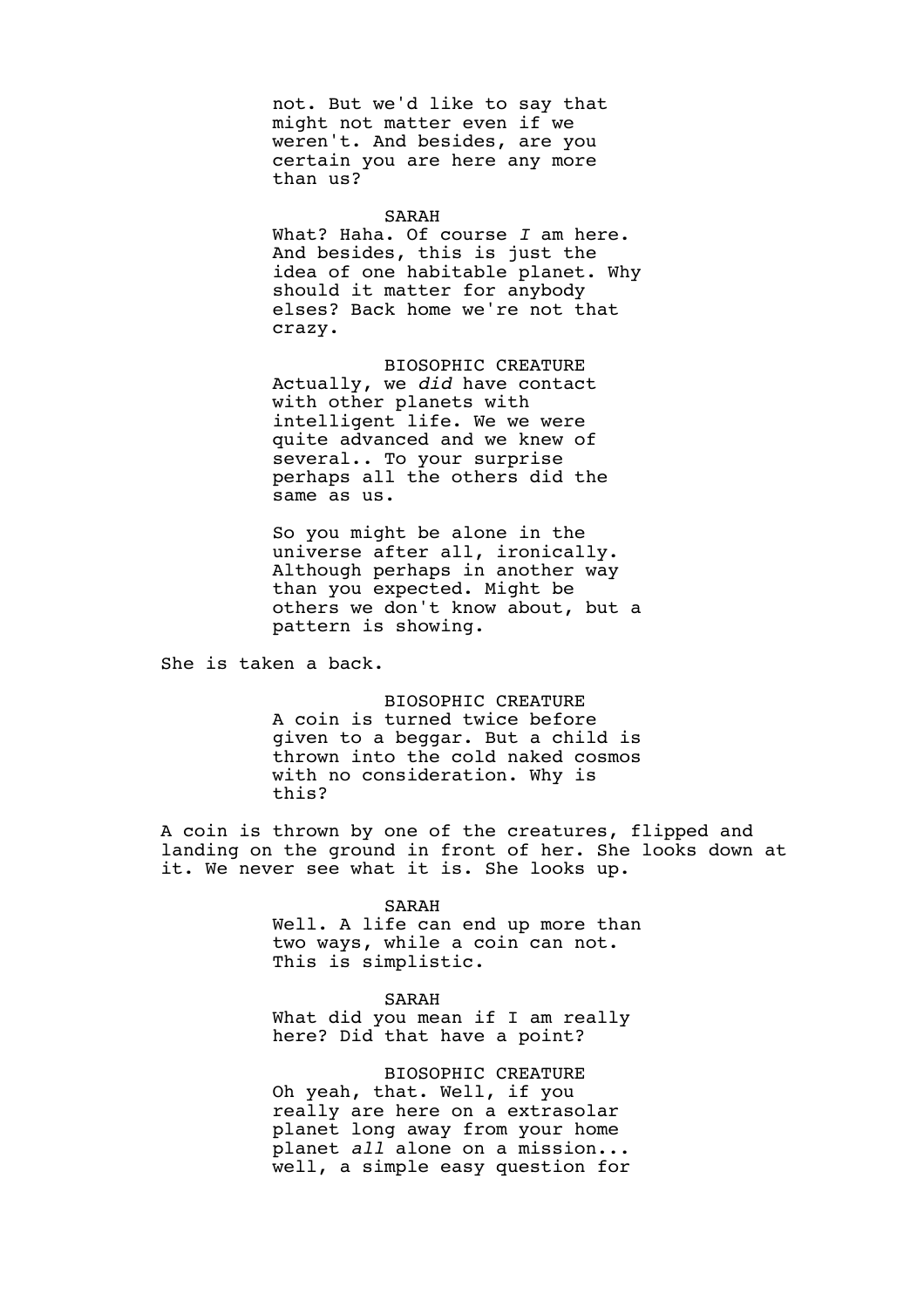you then: How did you get here on this planet then? Thats all.

Sarah seems taken a back.

SARAH

Huh. I-- I... I don't remember right now. Why don't I remember? Why do you ask anyway...?

BIOSOPHIC CREATURE Perhaps spacetravel, and the idea of finding life on other plants and all all along was just a distraction from looking at the reality as well. Even if there is stuff out there, why does it have to be better? Why is it significant? Its impossible to get there anyway.

SCENE 8: REVENGE OF THE BABIES

Gradually while they've been talking there's been eyes appearing back in some reeds in the background. Eyes looking at them. Sarah notices them.

> SARAH What is the eyes?

BIOSOPHIC CREATURE Yes. Those eyes. They're finally here. They've noticed you are here.

SARAH Whose eyes *are* those?

BIOSOPHIC CREATURE Those eyes belong to the babies that has not been born yet Sarah, and babies of the bad turn of the coin. Its your babies, or anyones babies really, but they blame you. They blame you in for perhaps putting them out there into it all as a vessel for their existence.

The babies steps out from the darkness. They look like infants. Some of them look disgusting, others look a bit more normal. They look tragic. Their breath doesn't sound too healthy, it sounds ill.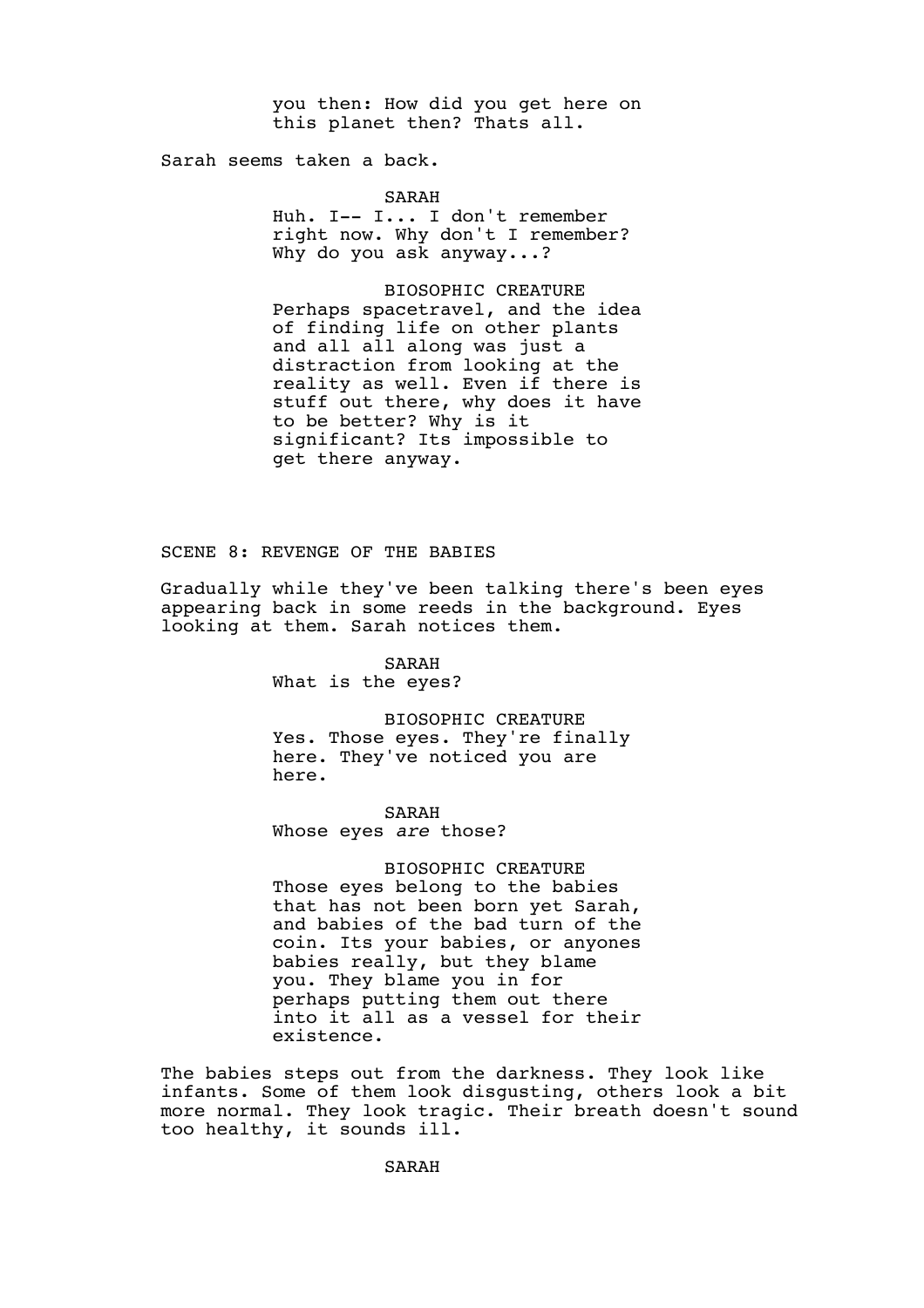What do they want from me now? Why are they here?

BIOSOPHIC CREATURE They want to get into you, Sarah.

SARAH

Get back at me? What do they want to do with me?

BIOSOPHIC CREATURE Not back at you. Back INTO you. They want to crawl back out of existence.

SARAH Wait. They want to go back INTO me? Oh my... No. Oh. Just NO!

BIOSOPHIC CREATURE Its been a nice discussion. Thanks.

She runs. We see the babies starts running too, walking, then running. She runs. Runs through the city. Out of the port.

They are chasing her, grunting "mommy" with pigsounding shrieks. She is running as fast as she can, but they keep clising in on her. She suddenly trips and falls. She looks up, expecting them to attack her. The babies are vanishing.

Its darker now, and the plants are shining in the meadows. She sees stuff thats not there. One of the rocks she saw earlier are now moving...

SCENE 9: THE CLIMB TO STETIND, MEETING THE CHILD

She stands below the mountain. The rocks sits down like dogs obedient in front of her. She shakes her head.

We see her POV, looking up at the mountain.

SARAH "The only meaning you can possibly get out of life is really the one you make yourself."

She sees the girl on top of the mountain.

Clips of her moving up. Hands. Feets. Almost falling a couple of times. Reaching over the mounatin. She stands there.

The child is standing there.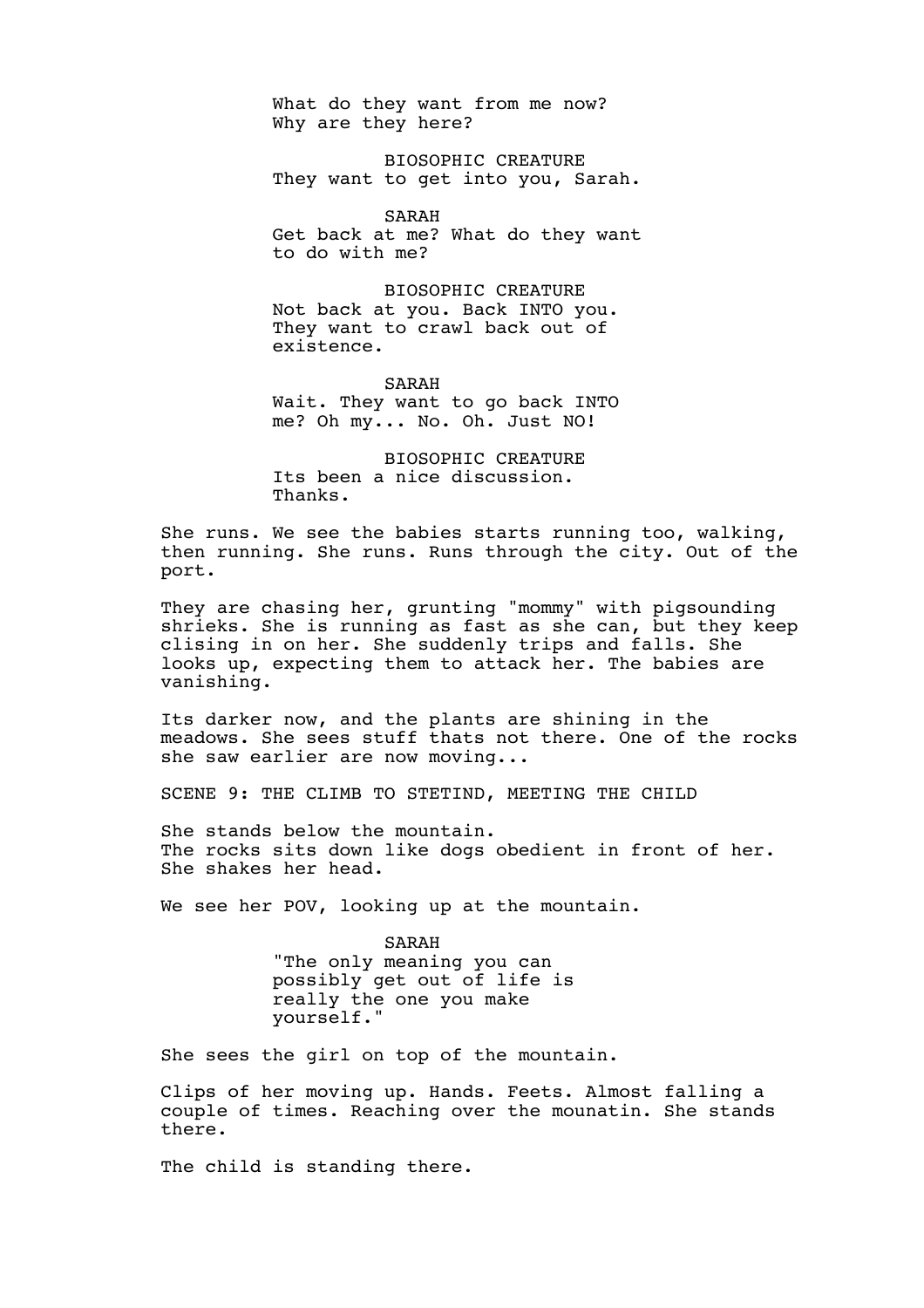Mother. Am I your mother? How can I help you? By not putting me into existence. Noo. You shouldn't. As nobody should. Thats the kindest thing you can do to your child. The child loses grip of her. And disappears. It smiles.

Sarah is left alone on the mountain. A tear falls down her cheek.

She sees the city from above. She looks. She takes up her binoculars.

SCENE 10: CONTACT

She suddenly hears someone trying to talk to her on the radio. It takes a little while before she answers it. She is surprised to see it work.

> MAN: \_\_\_\_\_\_\_\_\_\_\_\_\_\_\_\_\_\_\_\_\_\_ (We only hear the static of someone talking) Hello? Hello?

> > SARAH:

Hey!

MAN: You are alive!? We thought we'd lost you. We've been worried. Are you okay??

SARAH: Yes. I'm fine. I'm up on a mountain right now, I forgot that was probably a good idea to get contact again.

MAN: That's good to hear. What have you seen? Anything interesting yet?

She is silent. She looks up, down at the city.

SARAH: I'll tell you all about it later..

Pregnant pause.

She laughs embarrased.

Its funny. I actually don't remember... I don't remember how